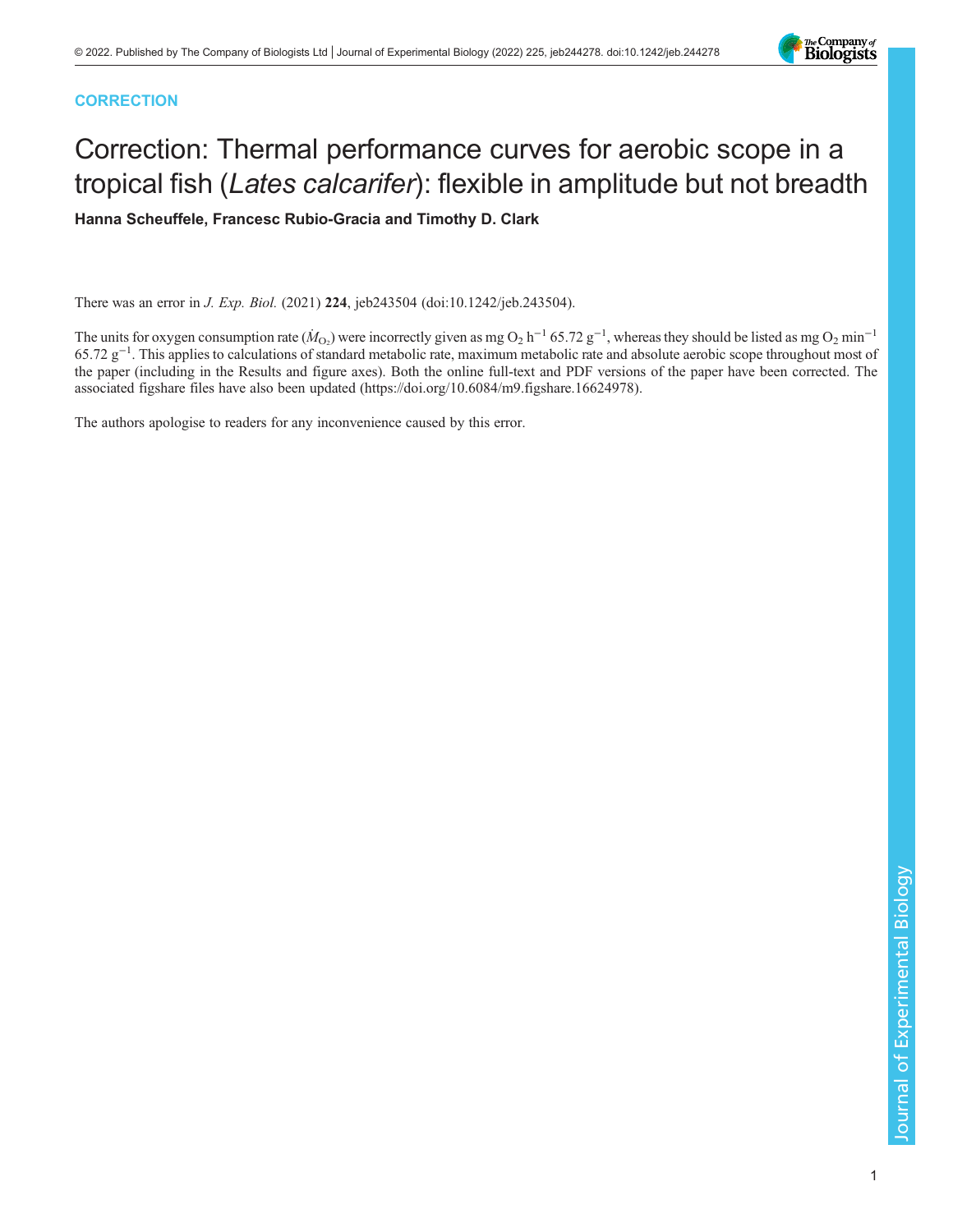## RESEARCH ARTICLE



## Thermal performance curves for aerobic scope in a tropical fish (Lates calcarifer): flexible in amplitude but not breadth

Hanna Scheuffele<sup>1,\*</sup>, Francesc Rubio-Gracia<sup>2</sup> and Timothy D. Clark<sup>1</sup>

## ABSTRACT

Aerobic metabolic scope is a popular metric to estimate the capacity for temperature-dependent performance in aquatic animals. Despite this popularity, little is known of the role of temperature acclimation and variability in shaping the breadth and amplitude of the thermal performance curve for aerobic scope. If daily thermal experience can modify the characteristics of the thermal performance curve, interpretations of aerobic scope data from the literature may be misguided. Here, tropical barramundi (Lates calcarifer) were acclimated for ∼4 months to cold (23°C), optimal (29°C) or warm (35°C) conditions, or to a daily temperature cycle between 23 and 35°C (with a mean of 29°C). Measurements of aerobic scope were conducted every 3–4 weeks at three temperatures (23, 29 and 35°C), and growth rates were monitored. Acclimation to constant temperatures caused some changes in aerobic scope at the three measurement temperatures via adjustments in standard and maximum metabolic rates, and growth rates were lower in the 23°Cacclimated group than in all other groups. The metabolic parameters and growth rates of the thermally variable group remained similar to those of the 29°C-acclimated group. Thus, acclimation to a variable temperature regime did not broaden the thermal performance curve for aerobic scope. We propose that thermal performance curves for aerobic scope are more plastic in amplitude than in breadth, and that the metabolic phenotype of at least some fish may be more dependent on the mean daily temperature than on the daily temperature range.

KEY WORDS: Metabolic rate, OCLTT, Temperature acclimation, Climate change, Thermal variability, Barramundi, Asian sea bass

## INTRODUCTION

All life on Earth, independent of its form, must convert energy into a usable product in order to survive, grow and reproduce. Effective and efficient energy utilization underlies an organism's fitness, and thus understanding the 'cost of living' has intrigued scientists for decades (e.g. [Kleiber, 1932](#page-10-0)). Oxygen plays a major role in the production of adenosine triphosphate (ATP), and hence measurements of oxygen uptake have proven to be invaluable for understanding the energetic requirements of animals. Maintenance metabolism [aka standard metabolic rate (SMR) in ectotherms, or basal metabolic rate (BMR) in endotherms] represents the minimal rate of energy (oxygen) use required to keep the body alive, while the upper limit of aerobic metabolism (typically achieved during

<sup>1</sup>School of Life and Environmental Sciences, Deakin University, Geelong, VIC 3216, Australia. <sup>2</sup>Institute of Aquatic Ecology, University of Girona, 17003 Girona, Spain.

\*Author for correspondence [\(hscheuffele@deakin.edu.au](mailto:hscheuffele@deakin.edu.au))

**D**H.S., [0000-0002-6095-5103;](http://orcid.org/0000-0002-6095-5103) T.D.C., [0000-0001-8738-3347](http://orcid.org/0000-0001-8738-3347)

maximal exercise) is termed the maximum metabolic rate (MMR). The difference between these two extremes is called aerobic scope and represents an animal's capacity to simultaneously supply oxygen to energy-demanding fitness traits such as activity, reproduction and growth ([Clark et al., 2013\)](#page-10-0).

The speed of all biological processes in ectotherms, including metabolic rate, is dependent on environmental temperature. Physiological performance of each species is generally adapted to a temperature window based on the thermal environment inhabited by the species, whereby peak performance occurs at some optimal temperature  $(T_{opt})$  and decreases to either side of this optimum [\(Tewksbury et al., 2008\)](#page-10-0). It has been proposed that the temperature dependence of aerobic scope can be used as an accurate proxy of temperature-dependent fitness, such that the thermal performance curve for aerobic scope essentially overlays the thermal performance curve for fitness. This concept was first proposed in fish over 70 years ago [\(Fry, 1947; Fry and Hart, 1948\)](#page-10-0) and has been further developed as the oxygen- and capacity-limited thermal tolerance (OCLTT) hypothesis (most recently described in [Pörtner et al., 2017\).](#page-10-0) This idea has become increasingly attractive to scientists interested in understanding fitness consequences of the thermal environment, as it suggests that relatively simple aerobic scope measurements across an ecologically relevant temperature range can be predictive of lifetime performance and fitness. While the OCLTT hypothesis has been criticized for a lack of testable predictions and empirical support [\(Clark et al., 2013; Jutfelt et al.,](#page-10-0) [2018\)](#page-10-0), there remain aspects of this debate that have received almost no empirical attention.

Notably, the OCLTT hypothesis presumes a relatively static thermal performance curve for aerobic scope for each life stage of each species, suggesting that there is little capacity for acclimation of the aerobic scope thermal performance curve in amplitude or breadth ([Pörtner and Farrell, 2008; Pörtner and Knust, 2007](#page-10-0)). This idea was opposed by [Norin et al. \(2014\),](#page-10-0) who instead suggested that the thermal performance curve for aerobic scope within species may be plastic and could acclimate to prevailing thermal conditions, at least in amplitude but possibly also in breadth. If the suggestion by [Norin et al. \(2014\)](#page-10-0) is true, it may be expected that individuals living at a relatively constant temperature should acclimate their peak aerobic scope to that temperature and suffer clear decrements in aerobic performance when exposed to colder or warmer conditions (i.e. exhibiting a narrow thermal window akin to a thermal specialist; see [Fig. 1,](#page-2-0) cold and warm acclimated). In contrast, individuals from the same species experiencing regular thermal variability may exhibit a broader thermal performance curve and only experience decrements in aerobic performance once more extreme water temperatures are encountered (i.e. a broad thermal window akin to a thermal generalist; [Fig. 1](#page-2-0), thermally variable). Moreover, according to the concept of Jensen's inequality ('the fallacy of the average'; [Denny, 2017\)](#page-10-0), it may be expected that Received 15 September 2021; Accepted 18 November 2021 fish experiencing thermal variation will have a lower peak aerobic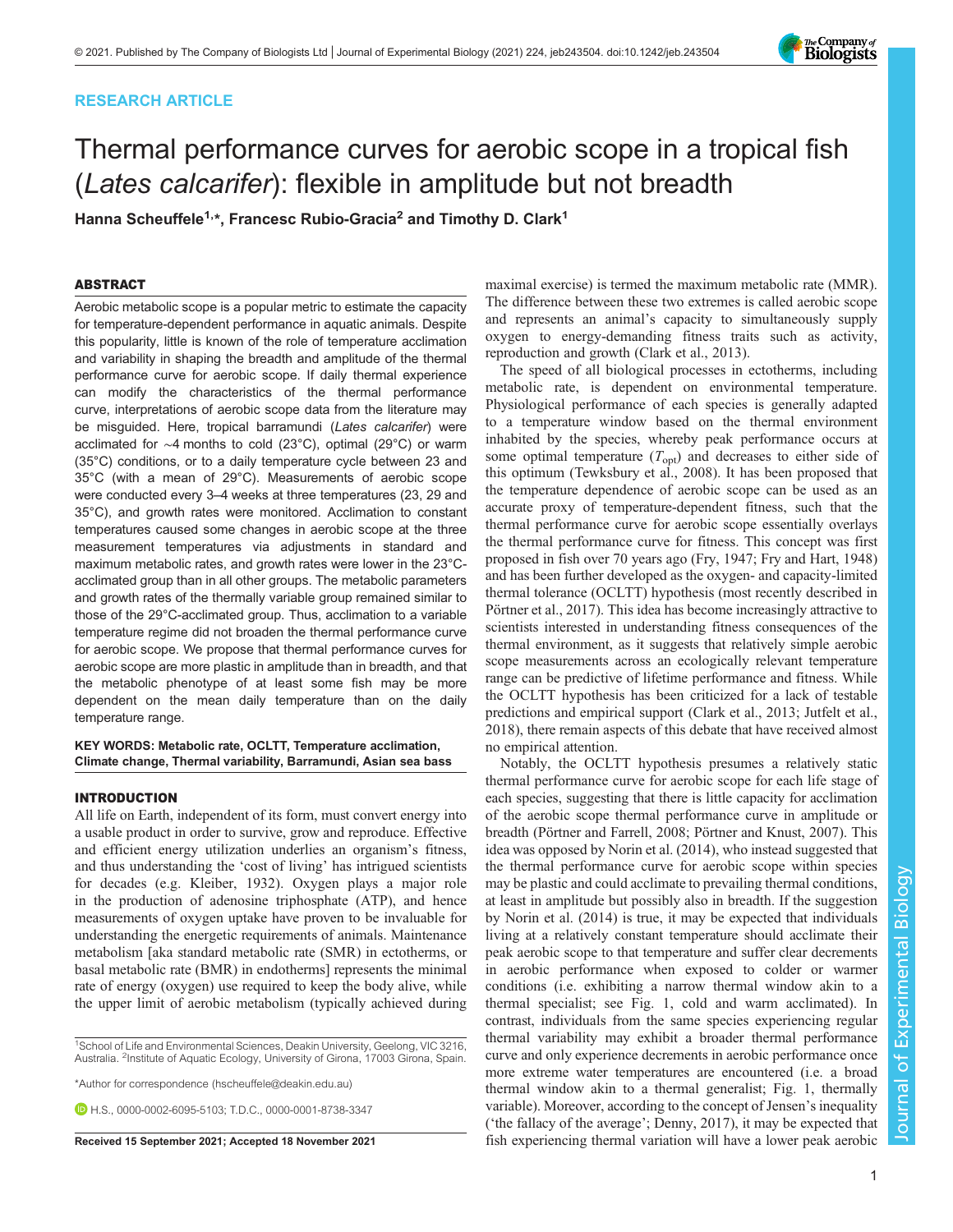<span id="page-2-0"></span>

Measurement temperature

Fig. 1. Schematic representation of thermal performance curves. Curves are shown for cold-acclimated (blue) and warm-acclimated (red) aquatic ectotherms, as well as a third group experiencing a broader temperature spectrum (thermally variable, purple). Aerobic performance is suggested to be maximized at the acclimation temperature and progressively limited at warmer and colder temperatures. Individuals experiencing thermal variability are thought to exhibit a broader thermal performance curve, with a maximum covering a wider temperature range than that for their acclimated conspecifics. According to the concept of Jensen's inequality, thermally variable environments may also lead to a reduction in peak performance (purple curve) compared with constant thermal environments.

scope than conspecifics at a constant temperature, despite both experiencing the same average temperature (see Fig. 1). These important intraspecific interactions between thermal environment and aerobic capacity must be resolved if we are to understand the role of aerobic scope in long-term animal performance and fitness.

This knowledge gap is especially pertinent given that rising water temperatures, caused by anthropogenic greenhouse gas emissions, are thought to be pushing species into thermal ranges that cause performance and fitness declines ([Pecl et al., 2017](#page-10-0); [Tewksbury](#page-10-0) [et al., 2008\)](#page-10-0). Overlaid on the chronic warming trend is an increase in the intensity and frequency of shorter-term extreme thermal events, amplifying the pressure on aquatic ectotherms ([Sunday et al., 2012\)](#page-10-0). Thus, the question of how metabolic capacities can be modulated in response to thermal variability is an important one, but it has received scant attention [\(Beauregard et al., 2013](#page-9-0); [Lyytikäinen and](#page-10-0) [Jobling, 1998](#page-10-0); [Morash et al., 2018](#page-10-0), [2021; Morissette et al., 2020](#page-10-0); [Oligny-Hébert et al., 2015\)](#page-10-0). Without an understanding of the plasticity of the thermal performance curve for aerobic scope, it is not possible to gauge the potential role of the OCLTT hypothesis in contributing to performance and fitness decrements with climate warming.

Here, we used the tropical, eurythermal barramundi (Lates calcarifer) as a model organism to test the plasticity of aerobic scope in response to contrasting acclimation environments, namely constant daily temperatures of 23, 29 or 35°C, and a variable temperature cycling daily between 23 and 35°C with a mean of 29°C. Based on prevailing theory, we hypothesize that the three constant temperature groups will exhibit a relatively narrow thermal performance curve for aerobic scope that coincides with the respective acclimation conditions. In contrast, we hypothesize that the cycling temperature group will exhibit a broader aerobic scope thermal performance curve that reflects the daily exposure to the ∼12°C temperature range. Equally, we predict that the concept of Jensen's inequality will underlie a reduction in peak aerobic scope

of the cycling temperature group. Finally, we expect that the acclimation responses in aerobic scope will translate into predictable differences in performance (measured as growth) across treatment groups. This research answers a call for more ecologically relevant temperature profiles in performance measurements of ectotherms [\(Morash et al., 2018\)](#page-10-0), and aims to better understand the impacts of climate-induced thermal variability on the performance of fish populations.

## MATERIALS AND METHODS

## Animals and holding conditions

All experiments were conducted in accordance with the guidelines set by the Deakin University Animal Ethics Committee (#B27- 2018), which complies with the Australian Code for the Care and Use of Animals for Scientific Purposes set out by the Australian Federal Government.

Juvenile barramundi, Lates calcarifer (Bloch 1790) (n≈450; ∼12 g), were obtained in February 2019 from Mainstream Aquaculture in Werribee, VIC, Australia, and transported to Deakin University's Queenscliff Marine Lab (QML). The fish were the progeny of multiple male/female broodstock and were raised in freshwater at 29°C, which is considered to be within the optimal temperature range for growth ([Bermudes et al., 2010\)](#page-10-0). As a eurythermal species, juvenile barramundi are often found in highly fluctuating environments such as estuaries and coastal swamps throughout Northern Australia ([Pusey et al., 2004\)](#page-10-0), and therefore can experience drastic daily temperature changes of  $\pm 10^{\circ}$ C ([Collins et al., 2013](#page-10-0); [Loong et al., 2005](#page-10-0); [Newton et al.,](#page-10-0) [2010\)](#page-10-0), which are likely to intensify in future climate change scenarios ([IPCC, 2021; Loong et al., 2005\)](#page-10-0). Upon arrival at QML, the fish were split across three freshwater holding tanks (200 l each, with vigorous aeration) at 29°C and allowed to adjust for at least 6 h prior to seawater transition. This was achieved by slightly opening a valve and allowing a flow of seawater (0.06 l min<sup>-1</sup> tank<sup>-1</sup>) to flush through the tanks. Salinity increased by ∼11 ppt day<sup>-1</sup> and the fish were kept for 3 days upon reaching 35 ppt prior to further handling. The flow-through rate of seawater was increased to 0.4 l min<sup>-1</sup> once full salinity was achieved, and temperature was maintained at 29°C using commercial heating units. Fish were not fed during the transition to seawater.

After 3 days at 35 ppt, fish were lightly anaesthetized (0.08 ml Aqui-S  $1^{-1}$  water) in groups of ~10 to intraperitoneally inject all individuals with an 8 mm passive integrated transponder (PIT) tag for identification purposes, prior to being placed in the experimental holding facilities. The holding facilities consisted of four independent, recirculating rack systems, each containing 15 holding tanks with individual aeration (tank dimensions 400×300×300 mm L×W×H, water depth 250 mm, water volume 30 l). All tanks in each rack were supplied by a recirculating pump that drew water at 120 l min−<sup>1</sup> from a sump tank (dimensions 1000×500×400 mm, water volume 200 l), and all water returned to the sump after spilling over a standpipe in each tank. Each sump contained a particle filter, a biofilter, a protein skimmer and a submersible heater (1 or 2 kW), and all water passed through a UV sterilizer in transit to the holding tanks. Each sump was supplied with clean seawater at ≥0.4 l min−<sup>1</sup> (water exchange maximized but dependent on temperature treatment) to ensure a water exchange of >85% per day (i.e. ≥570 l day<sup>-1</sup>).

Nine fish were haphazardly placed into each holding tank and given 8 weeks to habituate at 29°C prior to setting treatment temperatures. Three (out of 15) holding tanks per rack were left empty, making up a total of 108 fish per rack system (432 fish in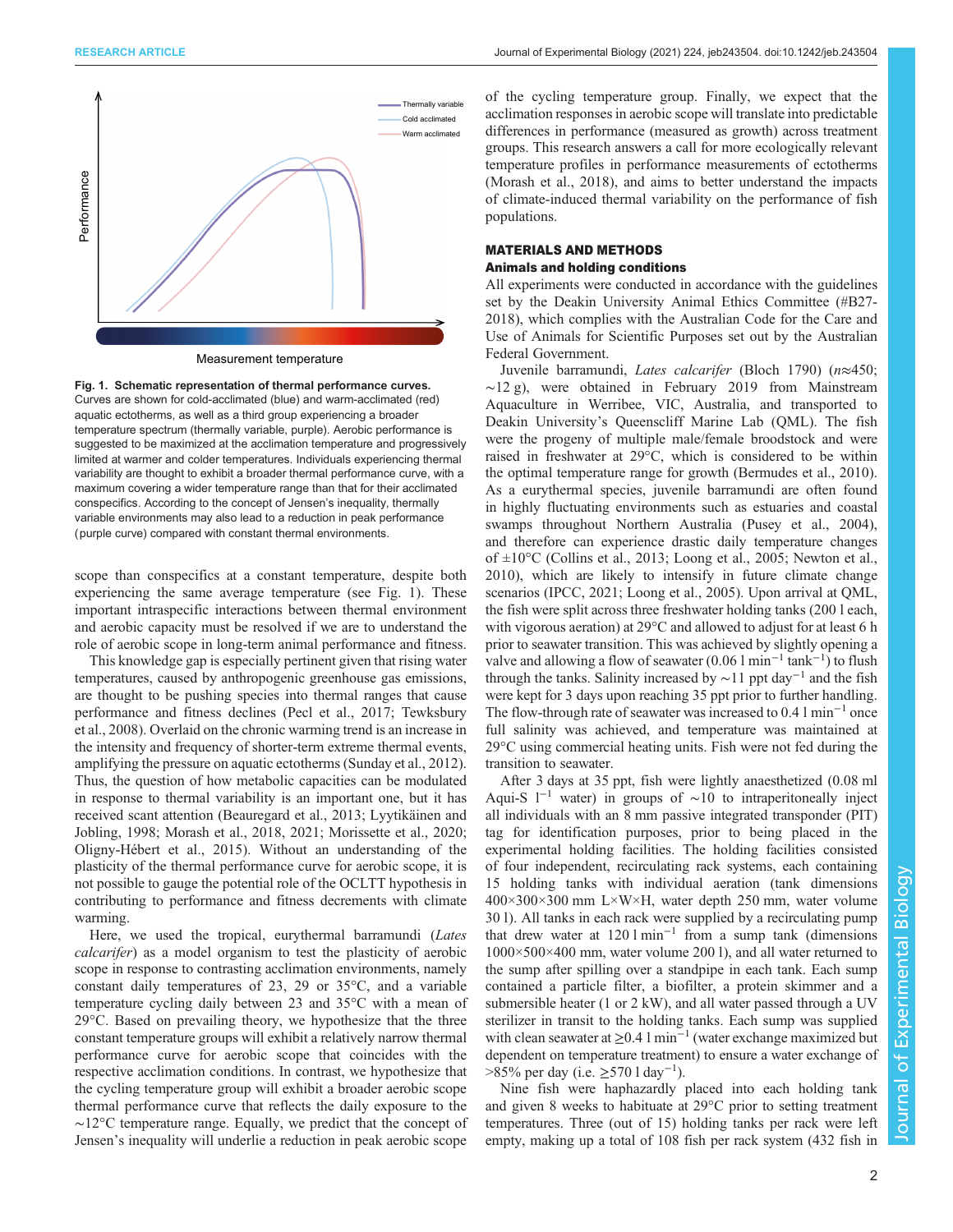total). After the habituation period, one rack was left at 29°C to act as a control treatment, while the temperature was gradually adjusted (1°C day−<sup>1</sup> ) on the three other racks to establish the treatment conditions: 23°C, 35°C, and cycling daily between 23 and 35°C with a mean around 29°C. In the last case, the 2 kW sump heater was controlled by a timer to switch on at 07:30 h once overnight temperatures had reached 23–24°C, and off at 16:30 h once daytime temperatures had reached 34–35°C. Temperature was constantly monitored by sensors (Web ID temperature sensor, IOTMSS, Perth, WA, Australia) and logged using iButtons (Thermochron®, Maxim Integrated Products, Inc., San Jose, CA, USA) throughout the entire experimental period. Respirometry experiments commenced within 14 days of the experimental temperatures being reached and continued every 3–4 weeks for ∼4 months (details below). Furthermore, every 3–4 weeks, all fish from each tank were individually netted and lightly anaesthetized in a bucket containing 0.08 ml of Aqui-S l−<sup>1</sup> seawater at the respective acclimation temperature. The PIT tag of each fish was read, and total length and body mass measurements were recorded prior to the fish being placed back into its holding tank. This provided biometric measurements at 5 time points throughout the 4 month experiment.

All tanks and sumps were cleaned weekly, and *ad libitum* food (3 mm floating barramundi pellets, Skretting) was supplied 3 times per week for the first 14 weeks of the 25 weeks the fish spent in the holding system, and then 5 times per week thereafter to encourage more rapid growth. To obtain a representative measure of food consumption across treatment groups, food intake of each rack system was measured for 29 days between the period of 27 May to 24 June 2019. Ammonia, nitrite and nitrate concentrations (API Saltwater master test kit, Mars, Inc., Chalfont, PA, USA) were measured 5 times a week at first and twice a week once the system was stable (i.e. biofilters had stabilized). The light cycle was kept at 12 h:12 h light:dark, where a gradual increase in intensity occurred during the first hour starting at 07:00 h (sunrise) and a gradual decrease occurred during the last hour starting at 18:00 h (sunset). Fish were always fasted for 48 h prior to being used in experiments.

#### Respirometry system

The respirometry system was custom-built using four opaque reservoir tanks (dimensions 900×500×200 mm) each containing four submerged and semi-transparent plastic chambers (dimensions  $200\times140\times80$  mm, volume 1.8 l) with clip-down lids, as in [Norin et al. \(2014\).](#page-10-0) Protocols followed best practice in aquatic respirometry ([Clark et al., 2013\)](#page-10-0). Prior to experiments, deoxygenated water was injected down the overflow pipe of each respirometer while they were sealed for ∼1 h to ensure no oxygen exchange with the reservoir tank or atmosphere. Each chamber contained a recirculation loop with an integrated oxygen sensor (Firesting, PyroScience, Aachen, Germany), and oxygen data were recorded from each chamber every 5 s to a laptop computer running Oxygen Logger software (PyroScience). The four chambers within each reservoir tank were supplied by an Eheim flush pump, which drew water from the reservoir tank at 12.8 l min<sup>-1</sup> (∼3.2 l min−<sup>1</sup> per respirometer). The flush pump was connected to a timer set to a 10 min:5 min flush:seal cycle at all times except during measurements of MMR, where individual respirometers were manually sealed to measure oxygen consumption  $(M<sub>O<sub>2</sub></sub>)$ post-exercise and flushed once water O<sub>2</sub> saturation reached ∼80% (details below). All reservoir tanks received continuous flow from a sump tank (dimensions  $650 \times 450 \times 650$  mm), which itself received a flow-through of clean seawater (35 ppt; flow rate adjusted

depending on desired respirometry temperature) and contained a 1 kW submersible heater to regulate temperature.

## Respirometry protocol

Starting once fish had thermally acclimated to their treatment conditions for at least 2 weeks, and continuing every 3–4 weeks thereafter (i.e. at five time points throughout the 4 month experiment), respirometry experiments were conducted on fish that were naive to the respirometers. Each respirometry test commenced in the afternoon when a subset of 15 fish (taken from two treatment groups, and at least six tanks per treatment; detailed handling protocols are given in Fig. S1 in the figshare repository: <https://doi.org/10.6084/m9.figshare.16624978>) were taken from their holding tanks, scanned for their PIT tag to ensure they had not been used previously, and placed individually into respirometers for overnight measurement of  $\dot{M}_{\text{O}_2}$  at their respective treatment temperature (fish from the cycling treatment were taken from their tanks around mid-morning when temperature was 29°C, held in spare tanks at 29°C until the afternoon, and then handled similarly to the 29°C control fish for subsequent respirometry). Overnight measurements allowed the determination of SMR. One randomly assigned respirometer chamber always remained empty, in order to continuously quantify microbial background respiration. All respirometers were covered with black tarpaulin (leaving some gaps for light penetration) to minimize fish disturbance during measurements. More details on how the treatment groups were handled are given in Fig. S1: [https://doi.org/10.6084/m9.figshare.](https://doi.org/10.6084/m9.figshare.16624978) [16624978](https://doi.org/10.6084/m9.figshare.16624978)).

The following morning, all 15 fish were individually netted from their respirometer and transferred to a circular exercise arena (diameter 380 mm, water depth 160 mm) at the corresponding temperature in order to undergo an exhaustive exercise protocol, as described previously [\(Norin et al., 2014](#page-10-0)). Briefly, each fish underwent a 2 min exercise protocol, where the experimenter first agitated the water near the tail to encourage burst swimming. Once the fish started to become unresponsive to this technique, the experimenter commenced tail-tapping of the fish to continue to encourage maximum exercise. All fish were visibly exhausted at the conclusion of the 2 min protocol, at which point they were taken from the arena, weighed, then immediately placed back into the same respirometer.  $\dot{M}_{\text{O}_2}$  measurements commenced directly afterwards (within 10 s), and the post-exercise data were measured for ∼2 h in order to capture the MMR ([Norin and Clark, 2016\)](#page-10-0). Subsequently, the respirometry system was adjusted to one of the other treatment temperatures (23, 29 or 35°C) at ~2°C h<sup>-1</sup>.  $\dot{M}_{\text{O}_2}$  was again measured overnight to obtain SMR at the second test temperature.

The exercise protocol was repeated the following morning to obtain MMR at the new temperature, and then the same protocol was repeated a third time to provide SMR and MMR data at the final test temperature. Approximately 2 h after the third and final exercise protocol, the respirometry system was adjusted back to the acclimation temperature at ∼2°C h−<sup>1</sup> and all fish were removed from respirometers and returned to their holding tanks. A transient malfunctioning (and subsequent repair) of one Firesting oxygensensing unit meant that sample sizes were reduced on some occasions (sample sizes are given in figure legends).

We validated this experimental protocol prior to commencing the full respirometry trials by measuring SMR and MMR of individuals at 29°C followed by 35°C, 23°C and again at 29°C. We compared the results of the first 29°C measurement and the second 29°C measurement using repeated measures ANOVA and did not find any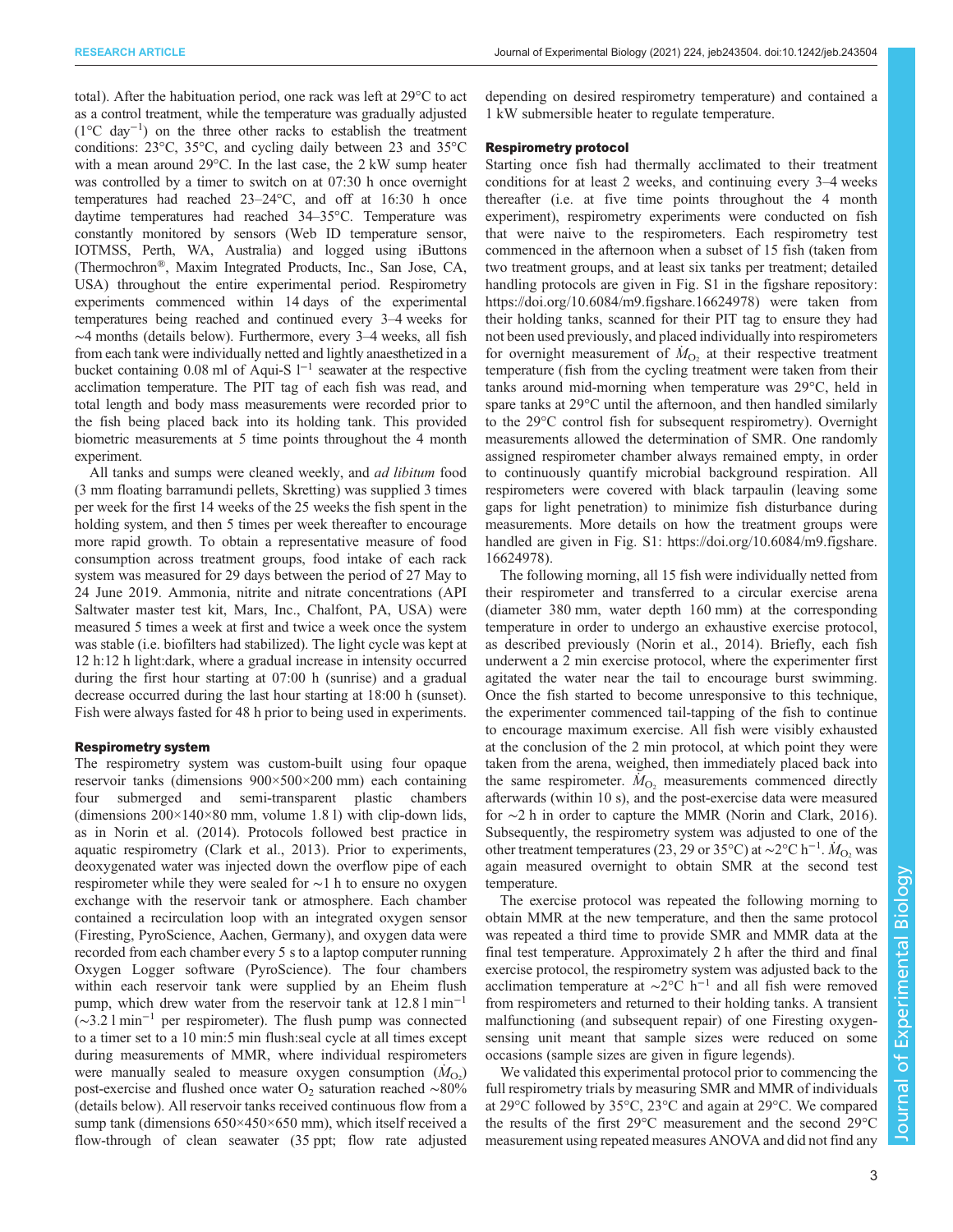differences (see Table S1 in figshare: [https://doi.org/10.6084/m9.](https://doi.org/10.6084/m9.figshare.16624978) [figshare.16624978](https://doi.org/10.6084/m9.figshare.16624978)). This confirmed that ∼24 h was sufficient time between exercise bouts to ensure that neither SMR nor MMR was progressively altered.

#### Data analysis and statistics

The text files obtained from the Firesting  $O<sub>2</sub>$  software were imported into the program LabChart 7 (ADInstruments Pty Ltd, Bella Vista, NSW, Australia).  $\dot{M}_{O_2}$  (mg O<sub>2</sub> min<sup>-1</sup> fish<sup>-1</sup>) was calculated by determining the slopes from linear regressions of the water oxygen concentration over time during each 5 min measuring (sealed) cycle. An average of ~107  $\dot{M}_{\text{O}_2}$  data points were obtained for each fish. The data were subsequently compiled in Microsoft Excel (version 2106). SMR for each individual and for each temperature was taken as the average of the lowest 10% of values obtained at each temperature. MMR for each individual and temperature was taken as the highest  $\dot{M}_{\text{O}_2}$  value over a 5 min period post-exercise, usually occurring within 3 min post-exercise ([Norin and Clark,](#page-10-0) [2017](#page-10-0)). Microbial background respiration was always minor but was accounted for by subtracting the time-matched  $\dot{M}_{O_2}$  of the empty respirometer from all  $\dot{M}_{\text{O}_2}$  measurements from respirometers containing fish. Absolute aerobic scope (AAS) was calculated as MMR−SMR and factorial aerobic scope (FAS) as MMR/SMR. Further analyses were conducted using RStudio (version 1.1.453). The data for all  $\dot{M}_{\text{O}_2}$  measurements (SMR, MMR, AAS and FAS) and for body mass were log–log transformed and linear regressions were fitted with treatment as an interaction term for each measurement temperature. We visually assessed the log– log transformed data for linearity, normality of the residuals, homoscedasticity and independence of residual error terms. We further combined the  $\dot{M}_{\text{O}_2}$  measurements of all time points by standardizing the SMR and MMR to the overall average mass of 65.72 g. To do this, we used the regressions obtained from the linear models but retained the residual from the original data points. The AAS and FAS were then calculated using these standardized data. The standardized data were then tested for normality using Shapiro–Wilk tests as well as homogeneity of variances using Levene's tests. Data were then statistically compared using analyses of variance (ANOVA) followed by Tukey's honest significance tests (Tukey HSD) if normally distributed, or by using Kruskal–Wallis by ranks tests followed by Dunn's tests if data were non-normally distributed.

Furthermore, we examined the degree of correlation between SMR and MMR using Pearson's product-moment correlation analyses on the mass-corrected SMR and MMR data for every treatment group and measurement temperature. In order to compare aerobic scope across measurement temperatures, SMR, MMR and AAS data were interrogated using linear mixed-effects models fitted by restricted maximum likelihood (with the lme4 package in R; [Bates et al., 2015\)](#page-9-0), in order to control for repeated measures of  $\dot{M}_{\text{O}_2}$  for individual fish. The respective metabolic parameter (SMR, MMR or AAS) was set to be the response variable, while acclimation condition and measurement temperature were considered fixed effects (including an interaction between the two), and individual was used as a random effect (intercept). Tukey adjusted pairwise comparisons of the estimated marginal means were performed using the emmeans package (R package version 1.5.4; [https://CRAN.R-project.org/package=emmeans\)](https://CRAN.R-project.org/package=emmeans).

We also combined the mass data collected during respirometry measurements with the mass data collected separately for all fish from holding tanks every 3–4 weeks (see above). As the mass of individual fish was measured repeatedly throughout the experiment, we used linear mixed models fitted by restricted maximum likelihood. We fitted several models on the log–normal transformed or log–log transformed data with body mass as the response variable and chose the model with the highest Akaike information criterion (AIC). Time and acclimation condition were always considered to be fixed effects with an interaction, and individual was set to be a random intercept and/or slope. The model with the highest AIC was found to be on log–normal transformed data with individual set to be a random intercept and slope. Furthermore, Tukey-adjusted pairwise comparison of the estimated marginal means was performed. Specific growth rates (SGR, in % day−<sup>1</sup> ) were calculated using the linear mixed model output for parameter  $b$  ( $\pm$ standard error for  $b$ ) according to the formulas: SGR= $(10<sup>b</sup>-1) \times 100$ , and s.e.= $(10<sup>s.e.(b)</sup>-1) \times 100$ .

Feed intake data were transformed to % body mass day<sup>-1</sup>. This was done by calculating the average mass for one fish for each treatment at the last body mass recording prior to starting the feed intake measurement. The daily feed intake was averaged and divided by the total number of fish in each treatment. These values were subsequently used to calculate the feed intake as % body mass day−<sup>1</sup> . We furthermore visually inspected the data for normal distribution. Data were then statistically interrogated using one-way repeated measures ANOVA with a Greenhouse–Geisser sphericity correction, followed by two paired t-tests. [Fig. 1](#page-2-0) was generated using Adobe Illustrator© (version 25.4.1) and all other graphic output was generated using ggplot2 for R [\(Wickham et al., 2016\)](#page-10-0).

## RESULTS

## Metabolism

The slopes of the regressions between  $log - M_{\text{O}_2}$  and  $log$ -body mass were generally similar across acclimation groups when measured at different temperatures, with a few exceptions that reached statistical significance (see Figs S2a–c, S3a–c, S4a–c and S5a–c and Table S2 in figshare: [https://doi.org/10.6084/m9.figshare.16624978\)](https://doi.org/10.6084/m9.figshare.16624978). Herein, we focus on comparing body mass-standardized  $\dot{M}_{\text{O}_2}$  data between treatment groups.

#### SMR

When standardized for body mass (i.e. SMR per 65.72 g of fish), there was an expected increase in SMR in all acclimation groups as measurement temperature increased (cf. [Fig. 2A](#page-5-0)–C). Within measurement temperatures, there were some notable differences between acclimation groups. Within the 23°C measurement temperature ([Fig. 2](#page-5-0)A), 23°C-acclimated fish had a higher SMR than the thermal cycling treatment group (mean±s.d.: 0.1±0.01 versus  $0.08 \pm 0.01$  mg O<sub>2</sub> min<sup>-1</sup> 65.72 g<sup>-1</sup>, respectively; P=0.03). Within the 29 and 35°C measurement temperatures ([Fig. 2](#page-5-0)B,C), the 35°C-acclimated group showed a pronounced metabolic acclimation (depression) compared with the other three acclimation groups (e.g.  $0.18\pm0.02$  mg O<sub>2</sub> min<sup>-1</sup> 65.72 g<sup>-1</sup> for 35°C-acclimated fish measured at 35°C versus ≥0.23 mg  $O_2$  min<sup>-1</sup> 65.72 g<sup>-1</sup> for the other three acclimation groups measured at 35°C; [Fig. 2](#page-5-0)C). As per our findings at the 23°C measurement temperature, the 23°C-acclimated group exhibited the highest SMR when measured at 35°C (0.26±0.02 mg  $O_2$  min<sup>-1</sup> 65.72 g<sup>-1</sup>; *P*≤0.009 for all comparisons; [Fig. 2C](#page-5-0)).

#### MMR and correlations with SMR

MMR tended to track the same patterns as described for SMR above. Specifically, there was a general elevation in MMR as measurement temperature increased (cf. [Fig. 2](#page-5-0)D–F), and 23°C-acclimated fish tended to exhibit an elevated MMR when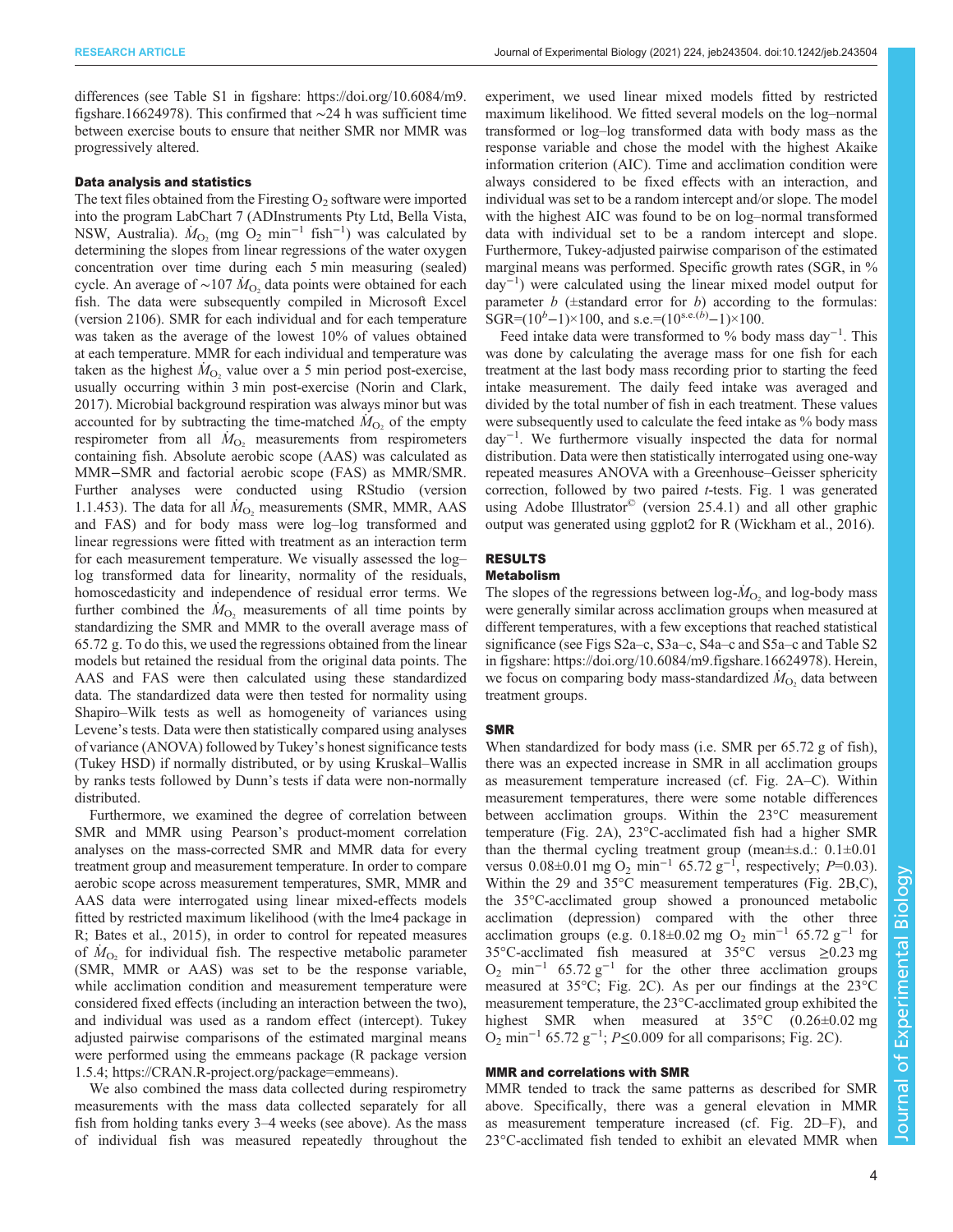<span id="page-5-0"></span>



Fig. 2. Standard metabolic rate and maximum metabolic rate of barramundi (Lates calcarifer) measured at 23, 29 and 35°C. Fish were reared under cold (23°C,  $n=31$ ), control (29°C,  $n=59$ ), warm (35°C,  $n=29$ ) and thermally variable (cycling,  $n=32$ ) acclimation conditions. The last treatment group experienced daily undulations of temperature between 23 and 35°C, with a mean temperature of 29°C. Standard metabolic rate (SMR; A–C) and maximum metabolic rate (MMR; D–F) were measured at 23°C (A,D), 29°C (B,E) or 35°C (C,F) and data were standardized to the average body mass of 65.72 g. Significant differences (P≤0.05) between treatments are indicated by different lowercase letters (tested with ANOVA followed by Tukey HSD if data were normally distributed, or using Kruskal–Wallis by ranks tests followed by Dunn's tests if data were non-normally distributed).

measured at 23°C [only significantly different when comparing 23°C-acclimated fish  $(0.37 \pm 0.05 \text{ mg } O_2 \text{ min}^{-1} 65.72 \text{ g}^{-1})$  versus 29 $^{\circ}$ C-acclimated fish (0.31±0.13 mg O<sub>2</sub> min<sup>-1</sup> 65.72 g<sup>-1</sup>);  $P=0.01$ ]. Most notably, 35 $\degree$ C-acclimated fish exhibited MMR depression compared with the other three acclimation groups when measured at 29 and 35°C (e.g. 0.61±0.08 mg O<sub>2</sub> min<sup>-1</sup> 65.72 g<sup>-1</sup> for 35°C-acclimated fish measured at 35°C versus  $\geq 0.7$  mg  $O_2$  min<sup>-1</sup> 65.72 g<sup>-1</sup> for the other three acclimation groups measured at 35°C; Fig. 2F).

SMR and MMR were positively correlated in barramundi acclimated to 29°C and to cycling thermal conditions, independent of measurement temperature (Pearson's coefficients between 0.39 and 0.65,  $P<0.05$ ; Table S3 in figshare: [https://doi.](https://doi.org/10.6084/m9.figshare.16624978) [org/10.6084/m9.figshare.16624978\)](https://doi.org/10.6084/m9.figshare.16624978). Fish acclimated to 23°C also showed a significant positive correlation between SMR and MMR, but only when measured at 29°C (Pearson's coefficient=0.49, P<0.05; Table S3 in figshare: [https://doi.org/10.](https://doi.org/10.6084/m9.figshare.16624978) [6084/m9.figshare.16624978\)](https://doi.org/10.6084/m9.figshare.16624978). No correlation between SMR and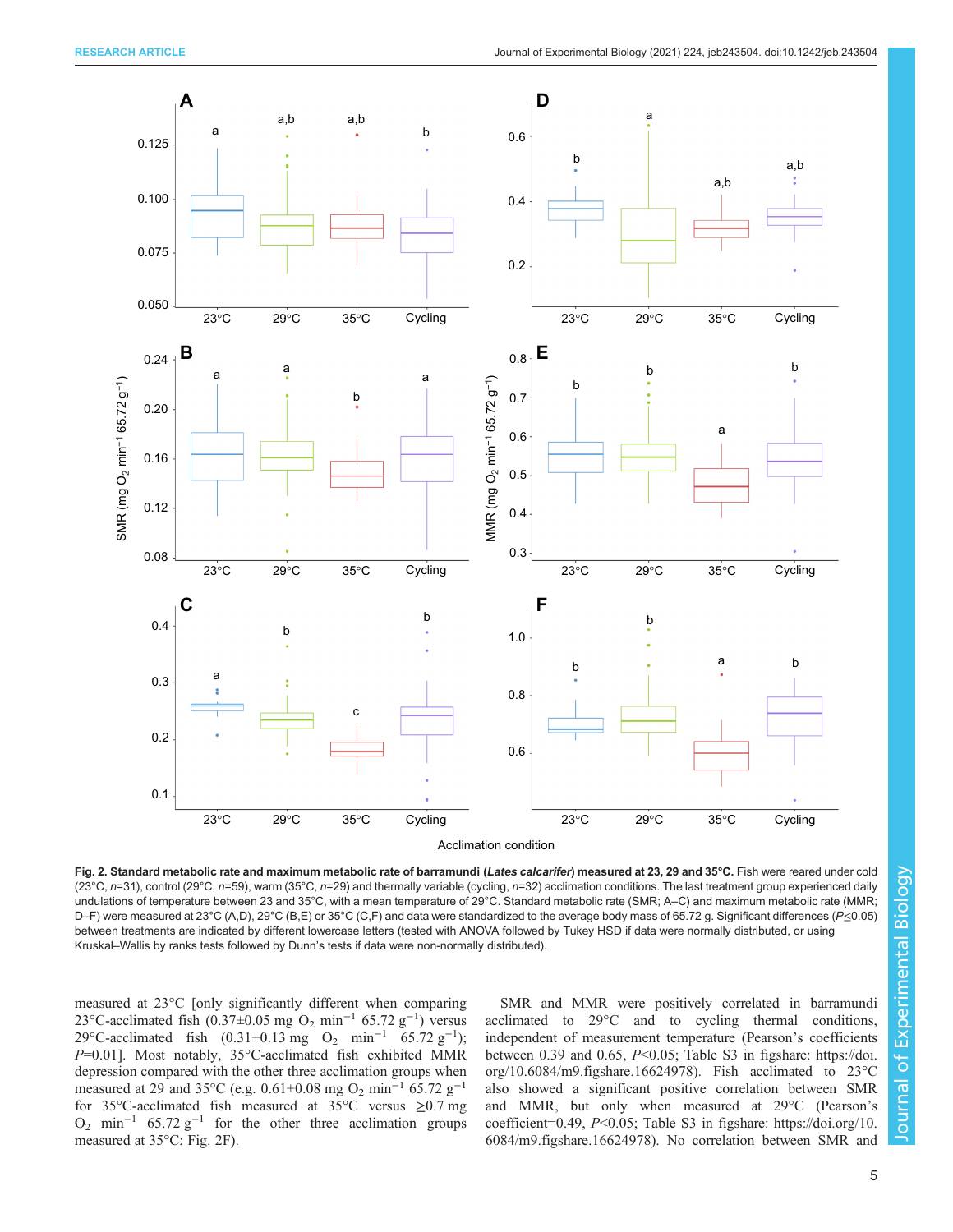<span id="page-6-0"></span>

Fig. 3. Absolute aerobic scope and factorial aerobic scope of barramundi measured at 23, 29 and 35°C. Fish were reared under cold (23°C, n=31), control (29°C,  $n=59$ ), warm (35°C,  $n=29$ ) and thermally variable (cycling,  $n=32$ ) acclimation conditions. The last treatment group experienced daily undulations of temperature between 23 and 35°C, with a mean temperature of 29°C. Absolute aerobic scope (AAS; A–C) and factorial aerobic scope (FAS; D–F) were calculated from metabolic rates measured at 23°C (A,D), 29°C (B,E) or 35°C (C,F) and data were standardized to the average body mass of 65.72 g. Significant differences (P≤0.05) between treatments are indicated by different lowercase letters (tested with ANOVA followed by Tukey HSD if data were normally distributed, or using Kruskal–Wallis by ranks tests followed by Dunn's tests if data were non-normally distributed).

MMR was found for any of the measurement temperatures in 35°Cacclimated fish.

#### AAS and FAS

AAS increased significantly with measurement temperature (for statistics, see Figs 3A–C and [4](#page-7-0)A; Table S4 in figshare: <https://doi.org/10.6084/m9.figshare.16624978>). When measured at 23°C, AAS was lower in 29°C-acclimated (0.21±0.12 mg O<sub>2</sub> min<sup>-1</sup> 65.72 g<sup>-1</sup>) and 35°C-acclimated (0.23±0.04 mg)  $O_2$  min<sup>-1</sup> 65.72 g<sup>-1</sup>) fish than in those in the other acclimation groups ( $\geq$ 0.27 mg O<sub>2</sub> min<sup>-1</sup> 65.72 g<sup>-1</sup> for 23°C-acclimated and thermally cycling fish,  $P \le 0.02$ ; Fig. 3A). Fish acclimated to 35 $\degree$ C maintained a lower AAS than the other groups when measured at 29°C (0.33±0.05 mg O<sub>2</sub> min<sup>-1</sup> 65.72 g<sup>-1</sup> versus ≥0.37 mg  $O_2$  min<sup>-1</sup> 65.72 g<sup>-1</sup>; *P*≤0.013; Fig. 3B), and both 35°C- and 23° C-acclimated fish showed a lower AAS than the other two groups when measured at 35°C (≤0.44 mg O<sub>2</sub> min<sup>-1</sup> 65.72 g<sup>-1</sup> versus  $\geq$ 0.48 mg O<sub>2</sub> min<sup>-1</sup> 65.72 g<sup>-1</sup>; *P*≤0.002; see Fig. 3C).

FAS was not as clearly dependent on body mass as the other metabolic parameters (Fig. S5A–C in figshare: [https://doi.org/](https://doi.org/10.6084/m9.figshare.16624978) [10.6084/m9.figshare.16624978](https://doi.org/10.6084/m9.figshare.16624978)). While all four acclimation groups had similar FAS when measured at 29°C (Fig. 3E), some differences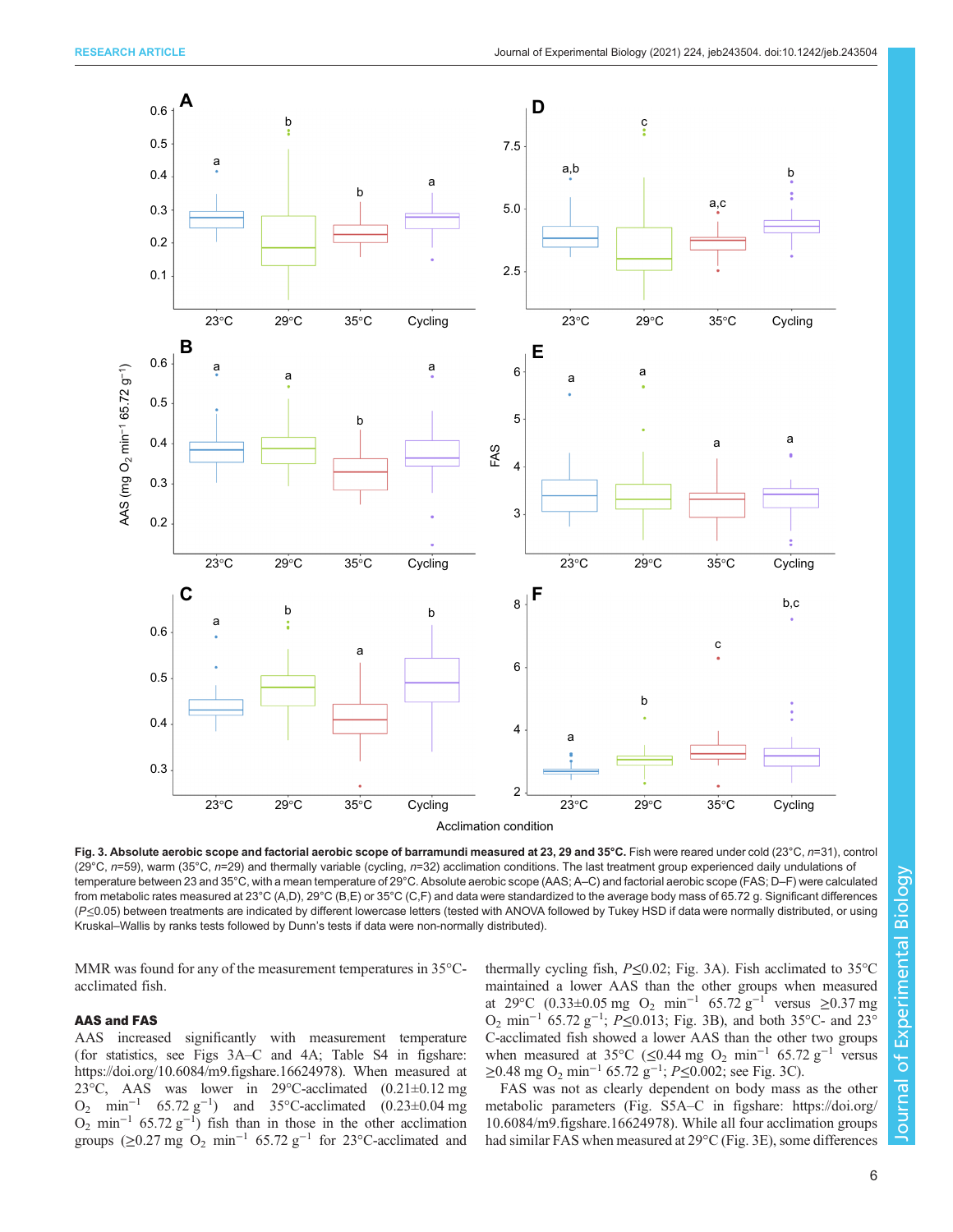<span id="page-7-0"></span>

confidence intervals) of AAS, MMR and SMR of barramundi measured at 23, 29 and 35°C. Fish were reared at 23°C (n=31), 29°C (n=59), 35°C (n=29) and under daily cycling temperatures between 23 and 35°C (around a mean of 29°C,  $n=32$ ). AAS (A) was calculated from MMR (B) and SMR (C), which were measured at 23, 29 and 35°C and data were standardized to a grand mean body mass of 65.72 g. Fixed effects included measurement temperature and treatment (including the interaction between the two) and individual was included as a random effect. Statistics are available from figshare (Table S4; <https://doi.org/10.6084/m9.figshare.16624978>).

between groups emerged when FAS was measured at 23 and 35°C. Notably, when measured at 23°C, the thermal cycling treatment exhibited a higher FAS than the 29°C- and 35°C-acclimated treatment groups  $(4.36\pm0.63$  versus  $\geq 3.65$ ,  $P \leq 0.003$ ), while 23°C-acclimated fish had a higher FAS (3.98±0.71) than fish acclimated to  $29^{\circ}$ C (3.51 $\pm$ 1.46, P=0.02; [Fig. 3](#page-6-0)D). When measured at 35°C, FAS of 23°C-acclimated fish was lower than that of the other three acclimation groups  $(2.73\pm0.23$  versus  $\geq 3.06$ ;  $P \leq 0.001$ ), and 35°C-acclimated fish also had a higher FAS (3.38±0.68) than 29°C-acclimated fish (3.06±0.32; P=0.007; [Fig. 3](#page-6-0)F).

#### Growth and feed intake

Fish reared in the thermally cycling treatment group grew at a similar rate to fish in the constant 29 and 35°C treatments ([Fig. 5A](#page-8-0); SGR 1.25±0.02, 1.23±0.02 and 1.16±0.02% day<sup>-1</sup>, respectively; for regression details, see Table S5 in figshare: [https://doi.org/10.](https://doi.org/10.6084/m9.figshare.16624978) [6084/m9.figshare.16624978\)](https://doi.org/10.6084/m9.figshare.16624978), despite spending ∼4 h per day below 24°C. Fish acclimated to a constant 23°C had a lower growth rate (0.72±0.02% day−<sup>1</sup> ) and consequently were smaller than fish from

the other three treatment groups at the conclusion of the 4 month trial ([Fig. 5](#page-8-0)A).

Fish reared under 23°C showed significantly lower feed intake than all other acclimation conditions  $(1.37\pm0.35\%$  body mass day−<sup>1</sup> , P<0.001 for all comparisons; [Fig. 5](#page-8-0)B). Feed intake was similar for fish acclimated to  $35^{\circ}$ C (2.05±0.36% body mass day<sup>-1</sup>) and those in the cycling acclimation treatment (1.99±0.21% body mass day<sup>-1</sup>, P>0.05), yet the former was significantly higher than that of fish in the 29 $\degree$ C-acclimation treatment (1.83 $\pm$ 0.28% body mass day<sup>-1</sup>, *P*=0.04).

#### **DISCUSSION**

#### Metabolic performance across acclimation groups

In contrast to our hypothesis, we show that acclimation to daily cyclical temperature (23 to 35°C, mean of 29°C) does not meaningfully broaden the thermal performance curve for aerobic scope compared with fish acclimated to a constant temperature of 29°C [\(Figs 3](#page-6-0) and 4A). There was also no indication of a decline in peak AAS of the cyclical temperature group compared with the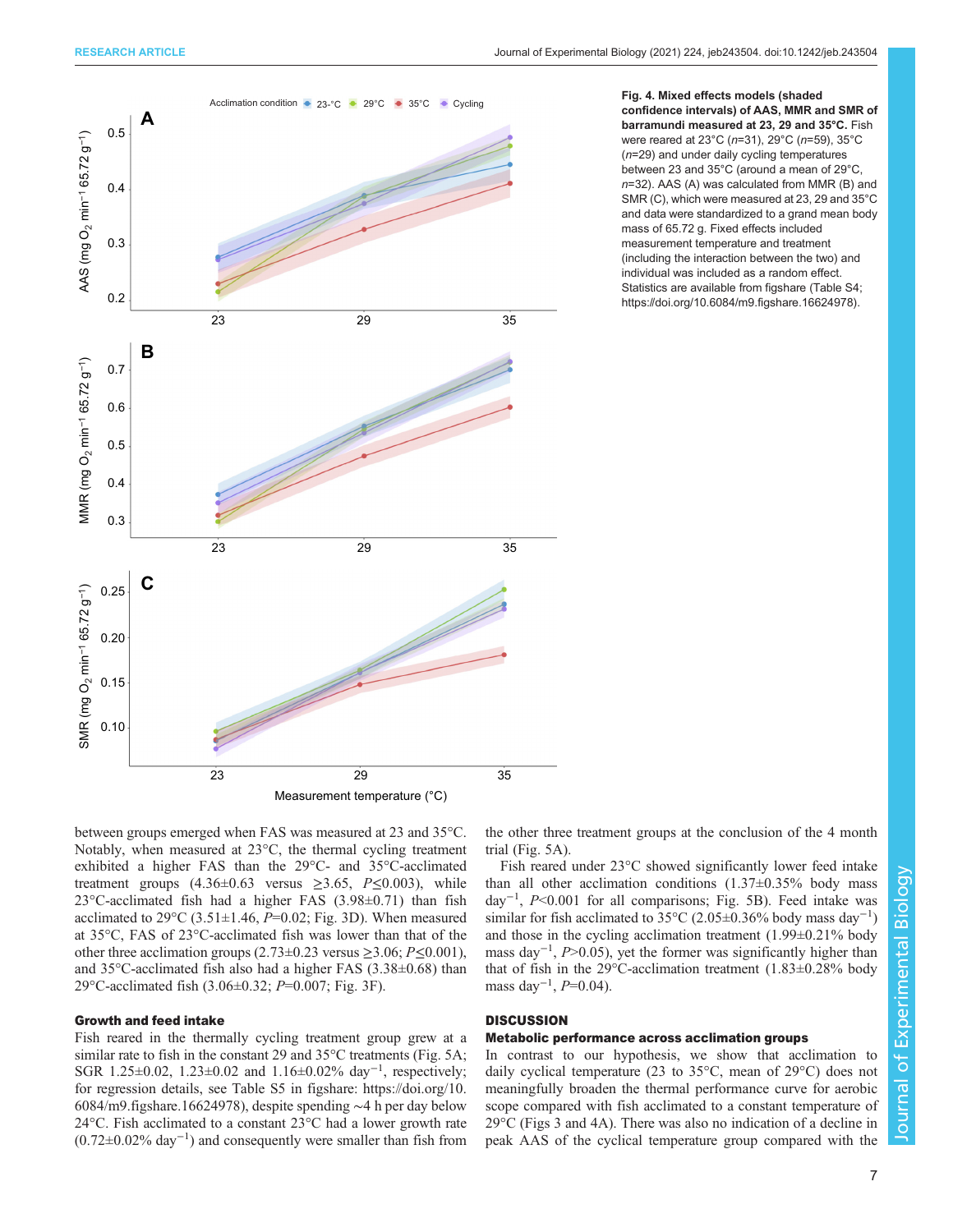<span id="page-8-0"></span>

Fig. 5. Increase of body mass over time and daily feed intake of barramundi reared under different temperature regimes. Fish were reared under cold (23°C, n=31), control (29°C, n=59), warm (35°C, n=29) and thermally variable (cycling, n=32) treatment conditions. The last treatment group experienced daily undulations of temperature between 23 and 35°C, with a mean temperature of 29°C. The water temperature prior to setting the experimental treatment conditions was 29°C (shown in grey in A; vertical broken line indicates the time point when temperature was changed to treatment conditions). Body mass data (A) were log–normal transformed and linear mixed effect models were fitted for each treatment. Statistics are available from figshare (Table S5; [https://doi.org/10.6084/m9.](https://doi.org/10.6084/m9.figshare.16624978) [figshare.16624978](https://doi.org/10.6084/m9.figshare.16624978)). Feed intake (B) is given for fish in each treatment group and significant differences (P<0.05) between treatment groups are indicated by different lowercase letters.

constant 29°C group [\(Fig. 3](#page-6-0)B), contrasting with the concept of Jensen's inequality ([Denny, 2017](#page-10-0)). Nevertheless, there was some indication that, at the 23°C measurement temperature, fish in the thermally cycling acclimation group benefited from a marginally (yet statistically significant) higher AAS than 29°C-acclimated fish [\(Fig. 3A](#page-6-0)). Notably, however, this did little to change the shape of the aerobic scope thermal performance curve ([Fig. 4A](#page-7-0)). In the wild and in captivity, barramundi can encounter summer temperatures of up to 36 $\degree$ C, and experience temperature changes of  $\pm 10\degree$ C per day [\(Isaza et al., 2019; Loong et al., 2005](#page-10-0)). The present findings show that the metabolism of this species is well adapted to a broad temperature range including high thermal variability. While there are few previous studies on other species to compare against, [Morissette et al. \(2020\)](#page-10-0) observed no differences in aerobic performance between Atlantic salmon (Salmo salar) acclimated to cycling temperatures (16 to 21°C) compared with fish acclimated to a constant temperature of 18.5°C, although in that study metabolic rate was only measured at one temperature (18.5°C). Thus, current evidence suggests that mean daily temperatures may be more crucial than the daily temperature range in regulating metabolic phenotype.

Similar to the findings of [Norin et al. \(2014\),](#page-10-0) we show that AAS of barramundi continually increases with temperature in all acclimation groups ([Fig. 4](#page-7-0)A), instead of levelling off or following a bell-shaped performance curve as proposed within the OCLTT hypothesis ([Pörtner et al., 2017\)](#page-10-0). Comparable results were reported for pink salmon (Oncorhynchus gorbuscha; [Clark et al., 2011\),](#page-10-0) indicating that peak aerobic performance can occur at supra-optimal temperatures and therefore the thermal performance curve for aerobic scope aligns poorly with the thermal performance curves for other fitness-related metrics ([Clark et al., 2013\)](#page-10-0).

Fish reared at the highest temperature of 35°C showed a depressed SMR at their acclimation temperature [\(Figs 2C](#page-5-0) and [4](#page-7-0)C), which remained steady after 3–4 weeks of acclimation (Fig. S6C in figshare: <https://doi.org/10.6084/m9.figshare.16624978>), in line with current understanding of the effects of warm acclimation on baseline metabolism ([Seebacher et al., 2015](#page-10-0)). Lowered oxygen demand in warm-acclimated ectotherms at high temperature could be a consequence of a trade-off between reducing the mitochondrial cost [i.e. proton leakage, which is linked to reactive oxygen species (ROS) production; [Cheng et al., 2017\]](#page-10-0) and maximizing aerobic performance at acclimation temperatures [\(Pörtner, 2012](#page-10-0)). Metabolic processes, such as mitochondrial energy (ATP) production with a concomitant increase of ROS generation due to proton leakage, are accelerated at higher temperatures. If not sufficiently combatted by antioxidant defence mechanisms, ROS can cause oxidative cell damage in fish [\(Tripathy, 2016\)](#page-10-0). According to [Pörtner \(2012\),](#page-10-0) warm-acclimated ectotherms mitigate the adverse effects of an increased ATP production by reducing mitochondrial density and/or efficiency, while paying the price with reduced aerobic capacity. This lowered capacity is reflected by a reduced SMR and MMR (red symbols in [Figs 2](#page-5-0)B,C,E,F and [4B](#page-7-0),C) and a reduced AAS (see [Figs 3](#page-6-0)B,C and [4A](#page-7-0)). The relative decline in AAS with warm acclimation corroborates the findings of [Norin et al. \(2014\)](#page-10-0). The opposite effect is seen in ectotherms acclimated to lower temperatures, where ROS generation is decelerated and hence mitochondria can proliferate (as described by [Johnston and Dunn, 1987\).](#page-10-0) This could explain the generally high SMR in barramundi acclimated to (and measured at) 23°C [\(Fig. 2](#page-5-0)A),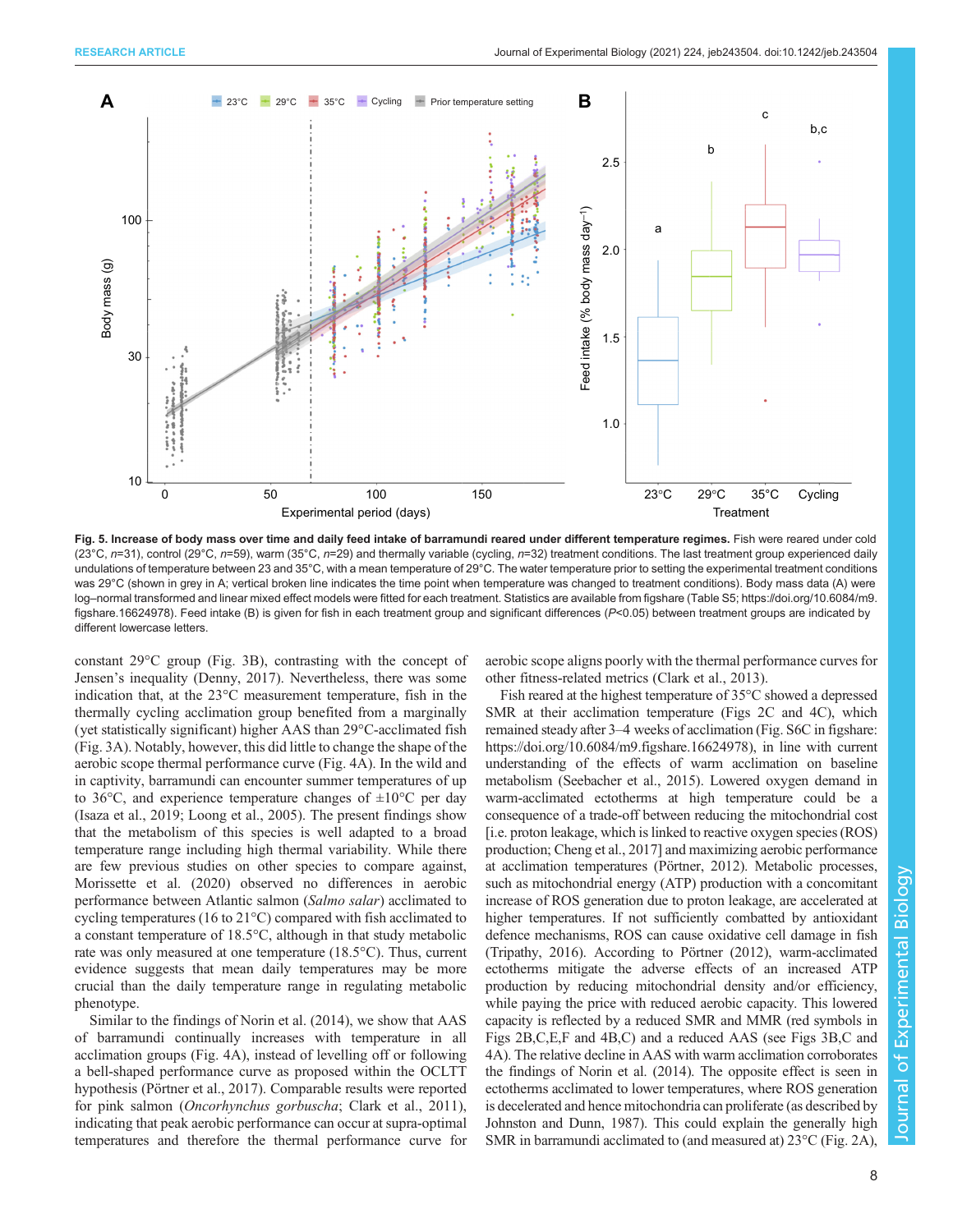<span id="page-9-0"></span>and the tendency for a high MMR and AAS ([Figs 2](#page-5-0)D and [3A](#page-6-0)). When subjected to temperatures above acclimation conditions, these cold-acclimated fish continue to show high metabolic rates [\(Fig. 2](#page-5-0)B,C,E,F), providing support for a structural change at the level of the mitochondria.

In contrast to our study, 15°C-acclimated Atlantic killifish (Fundulus heteroclitus) were reported to show a negligible change in AAS when acutely exposed to temperatures ranging from 5 to 33°C, yet ∼4 weeks of acclimation to 25 or 30°C resulted in a significant elevation in AAS compared with other acclimation temperatures throughout the 5–33°C range [\(Healy and Schulte,](#page-10-0) [2012](#page-10-0)). The mechanisms underlying contrasting thermal response profiles of acutely exposed and acclimated fish across species have received little attention, but further knowledge in this area will help to forecast the impacts of environmental change on fish communities.

There was evidence of a positive correlation between SMR and MMR in fish acclimated to 29°C and to daily thermal cycling, but not in the 23°C- or 35°C-acclimated fish. That is, individual fish from the 29°C and thermal cycling treatments that exhibited a low SMR also showed a low MMR and vice versa, regardless of measurement temperature (Table S3 in figshare: [https://doi.org/](https://doi.org/10.6084/m9.figshare.16624978) [10.6084/m9.figshare.16624978](https://doi.org/10.6084/m9.figshare.16624978)). Such a coupling between SMR and MMR has been detected both intra- and interspecifically [\(Killen et al., 2016; Norin et al., 2016\)](#page-10-0), and it may be mechanistically linked to the mitochondrial traits described above. The observed correlation of SMR and MMR could be a result of the antagonistic selection for individuals with increased locomotor activity versus individuals with a higher tolerance of resource limitation (as described interspecifically by [Killen](#page-10-0) [et al., 2016\).](#page-10-0)

#### Linking metabolism to growth performance and feed intake

Barramundi exposed to cyclical thermal conditions had essentially the same growth performance as fish acclimated to 29 or 35°C [\(Fig. 5A](#page-8-0)). Similar to our study, [Morissette et al. \(2020\)](#page-10-0) found no effect of daily temperature undulations on growth of Atlantic salmon (S. *salar*) when compared with conspecifics maintained at constant temperature (details above). In contrast, brook trout (Salvelinus fontinalis) exposed to daily temperature fluctuations (7 to 13°C) were significantly smaller than their conspecifics reared under constant conditions of 10°C ([Pisano et al., 2019](#page-10-0)). Given the scarcity of studies experimentally testing the effects of thermal variability on growth, understanding these potentially speciesspecific effects must await further research.

Barramundi acclimated to 35°C showed a similar growth performance to 29°C-acclimated fish ([Fig. 5A](#page-8-0)), despite an 11.5% elevation in SMR when measured at their acclimation temperature (cf. red symbol in [Fig. 2](#page-5-0)C versus green symbol in [Fig. 2B](#page-5-0)). This apparent contradiction was made possible by an elevated feed intake in 35°Cacclimated fish [\(Fig. 5B](#page-8-0)), such that the additional energy supply compensated for the additional energy expenditure. Increased feed intake at high temperatures has previously been recorded for barramundi [\(Bermudes et al., 2010; Katersky and Carter, 2005\)](#page-10-0) and other fish species such as the common carp (Cyprinus carpio; [Pang](#page-10-0) [et al. \(2016\)\)](#page-10-0) and the Atlantic salmon [\(Handeland et al., 2008\)](#page-10-0). Corroborating our growth findings, [Bermudes et al. \(2010\)](#page-10-0) found that juvenile barramundi grew fastest across a temperature plateau of 29.1– 34.9°C, and [Katersky and Carter \(2005\)](#page-10-0) showed that juvenile barramundi reared at 36°C grew faster than conspecifics reared at 27° C. Lacking clear metabolic compensation in the cold ([Figs 2A](#page-5-0),D and [3A](#page-6-0),D), the 23°C-acclimated fish in the present study were

undoubtedly below their thermal optimum, characterized by lower feed intake and slower growth [\(Fig. 5](#page-8-0)). Reduced feed intake and growth have previously been reported for cold-acclimated barramundi [\(Bermudes et al., 2010\)](#page-10-0), common carp [\(Pang et al., 2016\)](#page-10-0) and Atlantic salmon [\(Handeland et al., 2008](#page-10-0)). This decrease in feed intake (appetite) in cold-acclimated fish may be linked to lowered digestive enzyme activity in suboptimal temperatures [\(Pelletier et al., 1993\)](#page-10-0), consequently lowering digestive efficiency (similar to the findings of [Bermudes et al., 2010,](#page-10-0) and [Luo and Xie, 2008\).](#page-10-0)

In sum, this study shows that barramundi acclimated to a ∼12°C daily temperature cycle show similar metabolic thermal performance and growth rates to conspecifics reared under constant thermal conditions with the same daily mean (29°C). Thus, it seems that the breadth of the thermal performance curve for aerobic capacity may be set by average thermal conditions rather than daily thermal extremes. Nevertheless, there were clear metabolic responses in fish acclimated to stable warm or cold conditions (e.g. [Fig. 2](#page-5-0)C), suggesting that the thermal performance curve for aerobic scope may be more flexible in amplitude than in breadth (see [Norin et al., 2014\).](#page-10-0) Equally, it is possible that aerobic scope is not a good proxy for whole-animal performance, and instead it may be more informative to focus on acclimation responses in SMR and MMR. Indeed, clear acclimation responses in SMR and MMR of 35°C-acclimated fish measured at 35°C [\(Fig. 2](#page-5-0)C,F) are less apparent when examining aerobic scope [\(Fig. 3](#page-6-0)C). While there remain many questions regarding the utility of the OCLTT hypothesis and the aerobic scope thermal performance curve ([Clark et al., 2013; Jutfelt et al., 2018](#page-10-0)), there is little doubt that understanding SMR, MMR and field metabolic rate of fishes will help to improve our capacity to forecast and manage the impacts of environmental change on fish populations.

#### Acknowledgements

We thank Michael James Lawrence, Steven Beever and Peter Holder for assisting with the facility and equipment set-up, as well as with fish maintenance. We also appreciate the support received from the technical staff at the Queenscliff Marine Lab. Andrea Morash and an anonymous reviewer provided valuable input to improve an earlier version of the manuscript.

#### Competing interests

The authors declare no competing or financial interests.

#### Author contributions

Conceptualization: H.S., T.D.C.; Methodology: H.S., T.D.C.; Validation: H.S., T.D.C.; Formal analysis: H.S.; Investigation: H.S., F.R.-G., T.D.C.; Resources: T.D.C.; Data curation: H.S., T.D.C.; Writing - original draft: H.S., T.D.C.; Writing - review & editing: H.S., F.R.-G., T.D.C.; Visualization: H.S.; Supervision: T.D.C.; Project administration: H.S.; Funding acquisition: T.D.C.

#### Funding

This work was supported by an Australian Research Council Future Fellowship to T.D.C. (FT180100154) funded by the Australian Government. Additionally, H.S. is funded by a Deakin University Postgraduate Research Scholarship (DUPR), and F.R.-G. is supported by a predoctoral fellowship (IFUdG17), and a researcher mobility grant (MOB) funded by the University of Girona.

#### Data availability

Raw data and supplementary information are publicly available from figshare: [https://](https://doi.org/10.6084/m9.figshare.16624978) [doi.org/10.6084/m9.figshare.16624978](https://doi.org/10.6084/m9.figshare.16624978)

#### References

- Bates, D., Mä[chler, M., Bolker, B. and Walker, S.](https://doi.org/10.18637/jss.v067.i0167) (2015). Fitting linear [mixed-effects models using lme4.](https://doi.org/10.18637/jss.v067.i0167) J. Stat. Softw. 67, 1-48. doi:10.18637/jss. [v067.i0167](https://doi.org/10.18637/jss.v067.i0167)
- [Beauregard, D., Enders, E. and Boisclair, D.](https://doi.org/10.1139/cjfas-2012-0342) (2013). Consequences of circadian [fluctuations in water temperature on the standard metabolic rate of Atlantic salmon](https://doi.org/10.1139/cjfas-2012-0342) parr (Salmo salar). Can. J. Fish. Aquat. Sci. 70[, 1072-1081. doi:10.1139/cjfas-](https://doi.org/10.1139/cjfas-2012-0342)[2012-0342](https://doi.org/10.1139/cjfas-2012-0342)